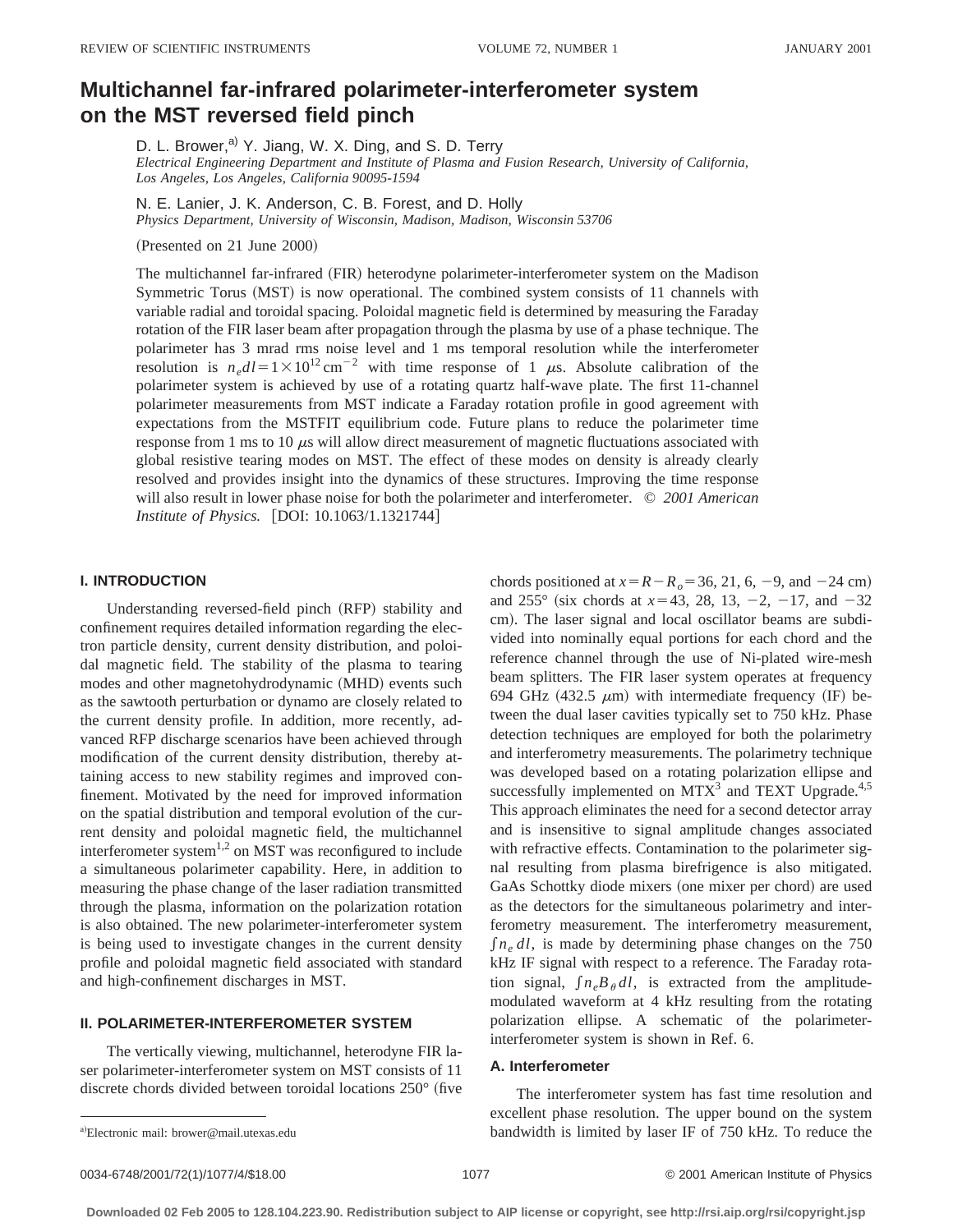data load, reference and signal waveforms are digitized at 1 MHz aliasing the IF to 250 kHz and thereby limiting the interferometer bandwidth. This time response has proven sufficient to see the high-frequency density fluctuations on MST which are typically below 150 kHz. The phase information is extracted through the use of software using a numerical demodulation algorithm.<sup>2,7</sup> The rms phase noise for each interferometer channel is approximately 0.03 rad or about 2°. This implies a minimum line-averaged density measurement capability of  $n_e dl = 1 \times 10^{12}$  cm<sup>-2</sup>. For the central chord of MST, a line-integrated density of 1  $\times 10^{10}$  cm<sup>-3</sup>, approximately 0.1% of the peak density, can be measured. Since the interferometer operates on the basis of a phase measurement, absolute calibration of the measured phase change due to the plasma density and its fluctuations is easily achieved. The system resolution is sufficient to investigate small-amplitude density fluctuations associated with resistive tearing modes in MST.

Due to the toroidal separation of the interferometer chords, toroidal mode number information can be obtained for wave numbers  $k_{\text{max}} \le 0.8 \text{ cm}^{-1}$ . This is sufficient to see all the modes of interest in MST. Separation of the chords along the major radius can be used to extract information on the poloidal mode number. By computing the cross-phase and cross-coherence between various chords, the mode number information can be resolved and correlated with magnetic coil data. Details on the density and density fluctuation measurements made with the MST interferometer are provided in Refs. 2 and 8.

#### **B. Polarimeter**

The poloidal magnetic field is determined by measuring the Faraday rotation profile of the FIR laser beam polarization as it propagates through the plasma. The rotation angle in radians is given by

$$
\Psi(x) = 2.62 \times 10^{-13} \lambda^2 \int B_z(x, z) n_e(x, z) dz,
$$

where  $B<sub>z</sub>$  is the component of the poloidal magnetic field parallel to the vertically propagating FIR beam, *ne* is the electron density,  $x=R-R_o$ , and  $\lambda$  is the FIR laser wavelength, all in mks units. Since  $n_e(r)$  is known from the simultaneous interferometer measurement, the poloidal magnetic field can be determined from inversion of the above equation. The current density is then obtained from Amperes law where  $J = \nabla \times \mathbf{B}/\mu_o$ . The polarimeter has 3 mrad (0.18°) rms noise level and 1 ms time response. The polarimeter bandwidth is limited by the mechanical rotator used to generate the rotating polarization ellipse. Polarization rotation information from the polarimeter is evaluated by isolating the 4 kHz amplitude-modulated waveform for the signal and reference mixers and computing the phase change via use of the numerical demodulation algorithm mentioned earlier.

#### **1. Polarimeter calibration**

The polarimeter system was designed to be insensitive to amplitude changes in the beams. However, any deformation in the polarization state will appear as an additional change in the measured polarimetry phase. As mentioned earlier, to



FIG. 1. Calibration traces for polarimeter channels (a)  $x = -32$  cm and (b)  $x=-2$  cm.

divide the laser power among the 11 chords, wire mesh beamsplitters are used. These meshes complicate the polarimetry measurement because their anisotropic reflection and transmission properties can distort the polarization state of the beam.6 This distortion couples multiplicatively to the measured phase of each chord and requires that each channel of the polarimeter system, unlike the interferometer, be absolutely calibrated.

Calibration of the polarimeter system can be achieved by measuring the reflectivity and transmissivity of the mesh beamsplitters for the TE and TM polarization components. This must be done for each mesh in the system and computation of a correction factor must be made based upon the series of meshes a beam traverses for each channel. This approach was successfully accomplished for a five-channel system that was previously tested. $6$  However, as the number of channels and therefore mesh beamsplitters increases, the process becomes more complex and errors in evaluating the correction factor increase. To simplify this process and minimize system errors, a new calibration procedure has been developed. In this approach, a crystal quartz  $\lambda/2$ -wave plate replaces the plasma and is placed in front of the signal beam for a specific chord. This wave plate, which is rotated at a few cycles/s, introduces a known rotation to the FIR beam polarization. By comparing the measured polarization rotation to the known rotation of the quartz, the calibration factor can be determined.

As an example, the calibration traces for two of the polarimeter channels are shown in Fig. 1. The horizontal axis corresponds to the quartz rotation angle while the vertical axis is the measured rotation. For chord  $x = -32$  cm [Fig.  $1(a)$ , the FIR beam is transmitted through six mesh beamsplitters of different wire densities before being directed into the vacuum vessel and plasma. The calibration trace indicates a nonlinear relation between the quartz rotation and the measured rotation. This is a direct consequence of the asymmetric reflection and transmission properties of the wire meshes. The calibration factor is evaluated by measuring the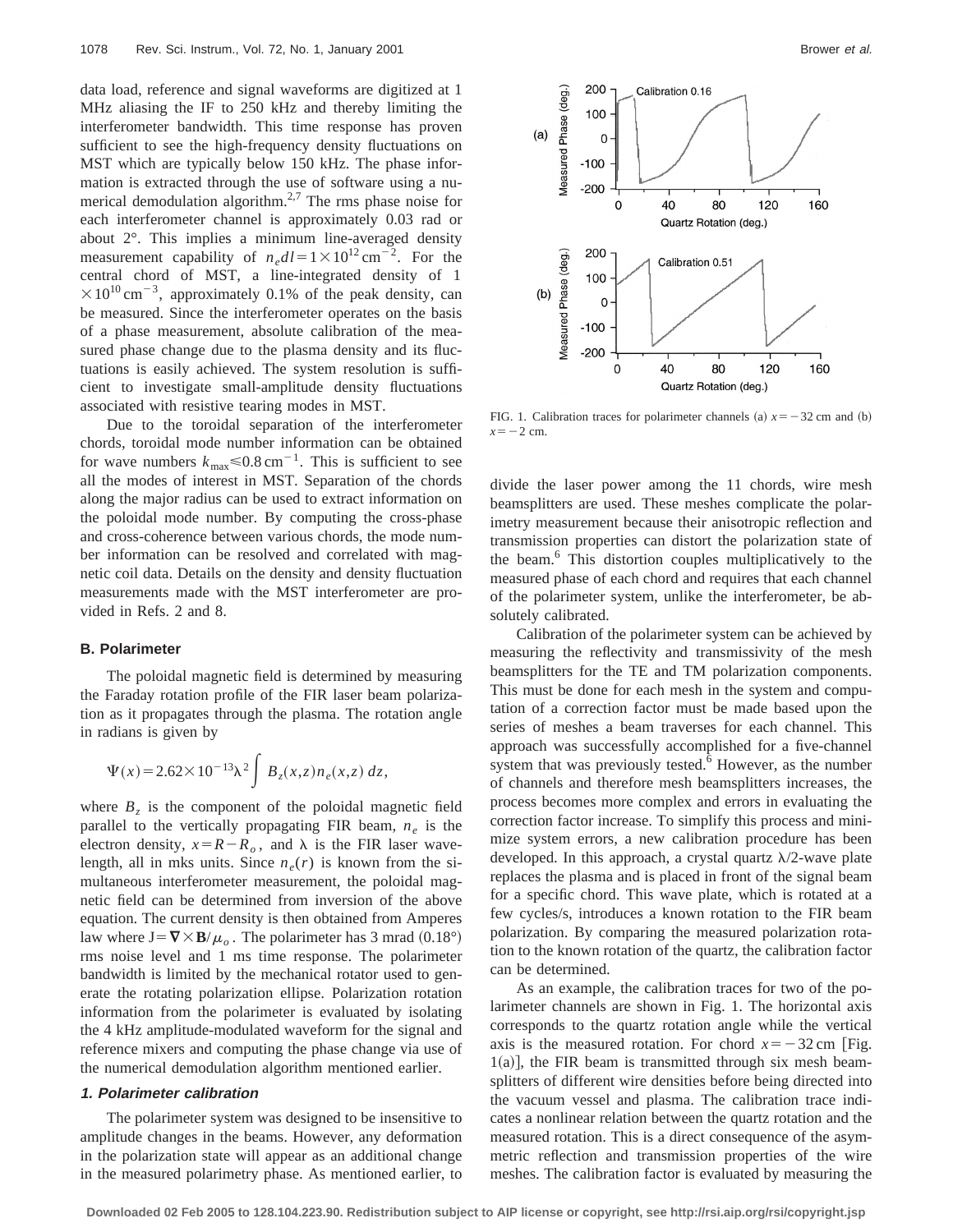

FIG. 2. Calibration factors for the 11-channel polarimeter system.

slope of the trace at the point of the channel dc offset. If the system were single channel using only mirrors, the trace would be linear, indicating a measured rotation of exactly  $two(four)$  times the actual polarization(quartz) rotation or a calibration factor of 0.5. The calibration trace for the chord at  $x=-2$  cm is shown in Fig. 1(b). For this channel, the FIR beam is transmitted through four meshes and reflected from one mesh. The measured rotation varies linearly with quartz rotation and looks similar to the mirror-only case. A plot showing the calibration factors for each of the polarimeter channels is provided in Fig. 2. This factor is multiplied by the measured rotation to give the calibrated polarimeter output.

#### **2. Initial polarimeter results**

Calibrated time traces from each of the 11 chords for a 400 kA MST discharge with peak density  $n_e = 1$  $\times$ 10<sup>13</sup> cm<sup>-3</sup> are shown in Fig. 3. This discharge represents a high-confinement MST discharge achieved through pulsepoloidal current drive (PPCD). The PPCD acts to modify the current density profile such that the gradient necessary to drive resistive tearing modes unstable is reduced. Improved confinement is obtained through stabilization of these global modes. The channel at  $R-R_0=6$  cm shows zero rotation and corresponds to the MST magnetic axis. Chords on either side of the magnetic axis have opposite sign as expected from Faraday rotation due to the change in direction of the poloidal field. The Faraday rotation profile at time  $t=16$  ms is shown in Fig. 4, for both the calibrated and uncalibrated data. For this shot, the measured rotation angles range from  $-6^{\circ}$  on the low-field side to  $7^{\circ}$  on the high-field side of the plasma. This variation with major radius is expected due to the toroidal geometry.

To obtain the component of the poloidal magnetic field along the FIR beam path  $B_z(x, z=0)$  as plotted in Fig. 5, the line-integrated density and calibrated Faraday rotation profiles are spline fit and inverted in a manner consistent with the Grad–Shafranov equilibrium to first order in the large



FIG. 3. Polarimeter time traces for a 400 kA MST discharge with PPCD. PPCD pulse on from 7–20 ms.

aspect-ratio  $[R_o/a]$  expansion. The toroidal current density is shown in Fig. 6, for both the standard Ohmic and improved confinement PPCD discharges at 400 kA. This represents the first measure of the toroidal current density profile in a reversed-field pinch. The polarimeter measurements indicate that the toroidal current density profile is strongly peaked for the improved confinement PPCD plasma. This is consistent with the measured peaking of the electron temperature profile.

From these results it is clear that the preliminary profile measurements from the polarimeter system are encouraging. Comparison of the measured Faraday rotation profile to calculations from the equilibrium reconstruction code MSTFIT<sup>9</sup>



FIG. 4. Faraday rotation profile at  $t=16$  ms (same discharge as Fig. 3).

**Downloaded 02 Feb 2005 to 128.104.223.90. Redistribution subject to AIP license or copyright, see http://rsi.aip.org/rsi/copyright.jsp**